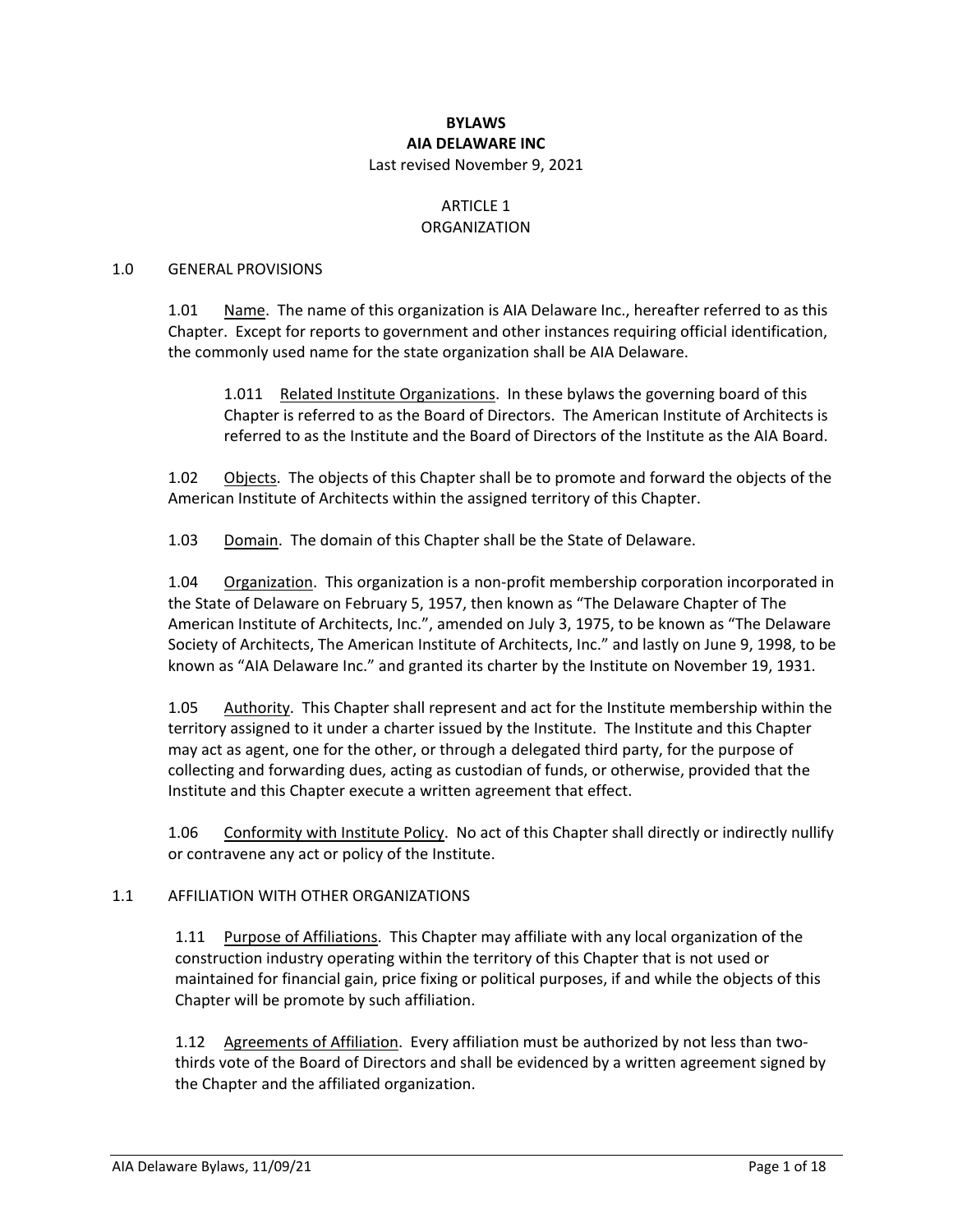1.121 Statement of Purpose. Every agreement of affiliation shall state the purposes and objects of the affiliation, the terms and conditions under which it is entered into, the duration, the objects of the affiliate and the nature of its organization, membership, government and operations.

1.122 Limitations. No affiliated organization shall have any voice in the affairs of this Chapter nor shall it bind or obligate this Chapter to any policy or activity unless the Executive Committee has voted to be so obligated.

1.123 Termination. Any affiliation may be terminated by majority vote of the Board of Directors upon such notice to the affiliated organization as may be required in the agreement of affiliation.

1.13 Privileges of Affiliated Organizations. The representatives of an affiliated or collaborating organization may attend any of the regular meetings of this Chapter and may speak at the invitation of the presiding officer.

### 1.2 ENDORSEMENTS

Neither this Chapter, nor the Board of Directors, the Executive Committee, any other Chapter committee, nor any of its officers, directors, committee members or employees, in an official capacity as such, shall approve, sponsor or endorse, either directly or indirectly, any public or private enterprises operated for profit, or any material of construction or any method or manner of handling, using, distributing or dealing in any material or product.

# ARTICLE 2

#### MEMBERSHIP

# 2.0 GENERAL PROVISIONS

- 2.01 Categories of Membership. The membership of this Chapter shall consist of:
	- a) the Architect and Associate members of the Institute who have been assigned to the Chapter or who have been admitted to unassigned membership in this Chapter, and
	- b) the Allied and Affiliate members the Chapter may admit as provided in Section 2.3.

Architect members may also hold the titles Fellow and/or Emeritus. Unless otherwise provided, the term "Associate member(s)" in these bylaws shall be understood to include International Associate members. Although Associate members may also hold the title Emeritus, International Associate members may not hold that title.

2.02 Definitions. In these bylaws, Architect and Associate members who have been assigned to this Chapter by the Institute are referred to as "assigned members". The term "unassigned member" shall refer to members assigned to other chapters who have been admitted to membership in this Chapter pursuant to Section 2.2 of these bylaws. The term "Allied" shall refer to Allied members (as defined in Section 2.35), and the term "Affiliate" shall refer to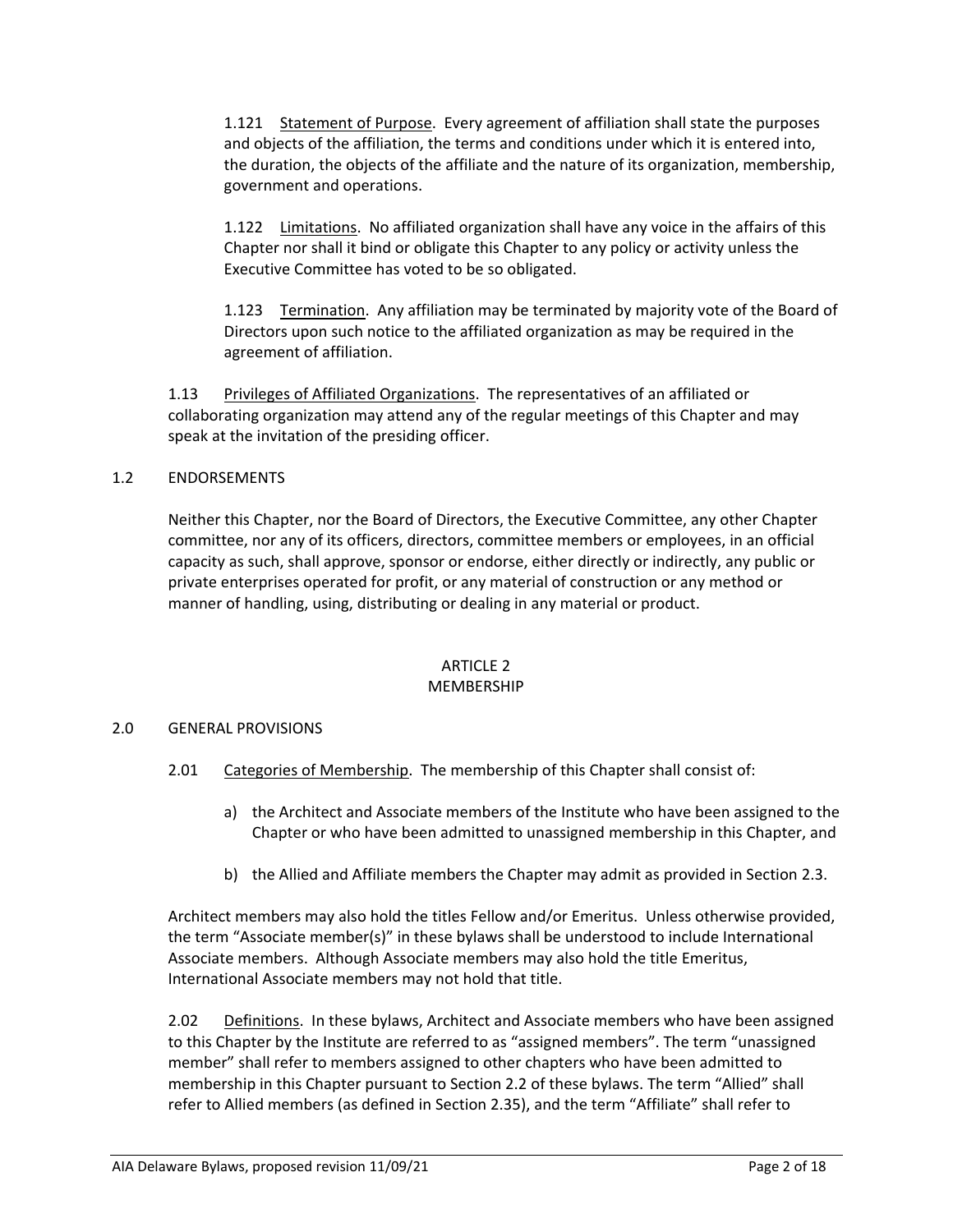Student Affiliates (as defined in Section 2.36) and Honorary Affiliates (as defined in Section 2.37). The term "member", if not otherwise qualified, shall refer to all persons in all classes of membership in this Chapter.

2.03 Qualifications. This Chapter shall not establish qualifications in addition to, or which vary from, the Institute's policies for membership.

2.04 Non‐resident Status. Non‐resident status shall be accorded to members who reside and have their principal place of business outside the territory of the Chapter and not in the territory of another chapter. Members who have applied for and been granted such status shall have the same rights and privileges as resident members in the same category, except that the Chapter may lower dues and/or assessments for such members as provided in Article 3.

2.05 Enrollment of Members. Every member assigned to or admitted by this Chapter shall be duly notified to that effect by this Chapter, and shall be enrolled by the Secretary as a member of this Chapter. New memberships will be announced at the next regular meeting of this Chapter and in the next issue of the Chapter's official publication.

2.06 Annual Dues and Assessment. Every member of this Chapter shall pay the fixed annual dues and assessments of this Chapter as determined in Article 3.

2.07 Resignations. Any member may resign from this Chapter by presenting a written resignation to the Secretary. The resignation of an assigned member in good standing shall be forwarded to the Institute and will be effective upon its receipt by the Institute. Other resignations shall be effective as of the date the letter of resignation was received by the Secretary.

2.08 Good Standing Defined. A member is not in good standing in this Chapter if and while in default of dues or other obligations to either this Chapter or the Institute.

2.09 Loss or Suspension of Interests, Rights and Privileges. A member who resigns, or whose membership is suspended or terminated by the Institute loses all rights in this Chapter and the Institute, including any right to use the Chapter's or Institute's name, initials, symbol or seal, until the member is reinstated in good standing. Resignation, suspension or termination of membership does not relieve the individual of the obligation to pay any indebtedness owed to the Chapter.

# 2.1 ASSIGNED MEMBERS

2.11 General. The qualifications, rights and privileges of assigned Architect and Associate members shall be as provided in the Institute Bylaws.

2.12 Action on Applications. Whenever an application for membership in the Institute and assignment to the Chapter is filed with this Chapter, the Secretary shall promptly complete the application and forward it to the Institute. Where the applicant is ineligible under Institute Bylaws, the Chapter will send a recommendation to the Institute Secretary to deny the application.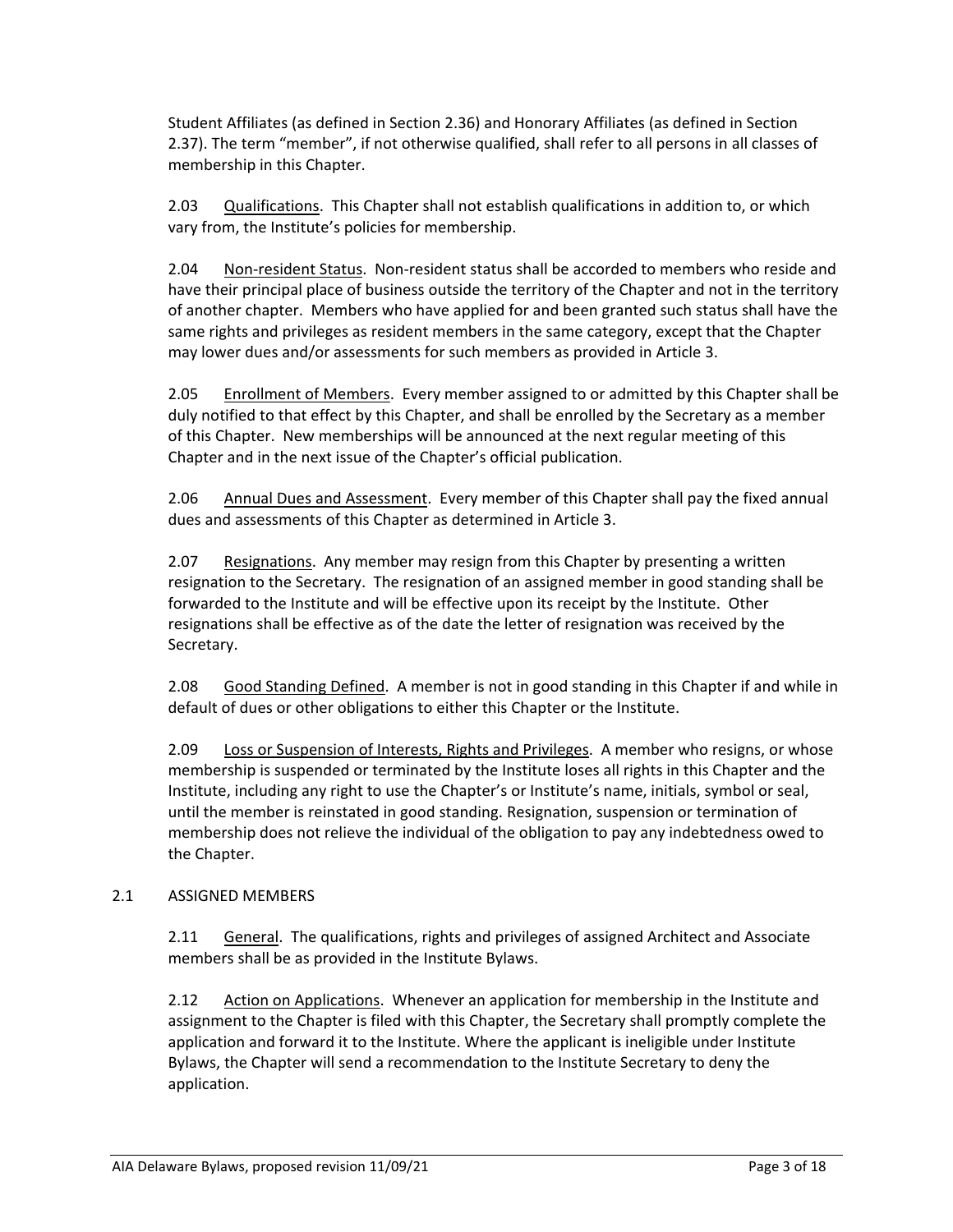2.13 Admission Fees Prohibited. An assigned member shall not pay any admission or initiation fee for membership in this Chapter.

2.14 Termination. Assigned membership in this Chapter is terminated by the death of the member, resignation or termination of membership in the Institute, reassignment of the member to another chapter, or as otherwise provided in the Institute Bylaws or these bylaws.

2.15 Emeritus Members. A member who is granted Emeritus status in accordance with the Institute Bylaws shall automatically become an Emeritus member of this Chapter. All rights, interest, privileges, titles, liabilities and obligations of such members, other than the payment of regular and supplemental dues, shall remain unchanged unless otherwise provided in the Institute Bylaws.

### 2.2 UNASSIGNED MEMBERS

2.21 Admission. This Chapter, without action by the Institute, shall admit to unassigned member any Architect or Associate member to another chapter who applies for such membership in writing in the manner prescribed by the Executive Committee.

2.22 Rights and Privileges. Subject to whatever conditions the Institute Bylaws may provide, an unassigned member shall be subject to all regulations and shall have all rights in this Chapter of an assigned member, except that an unassigned member shall not vote on matters described in Section 5.24 of these bylaws, nor represent this Chapter as a delegate or otherwise at any meeting of the Institute.

2.23 Termination. Unassigned membership in this Chapter is terminated by the death of the member and by resignation or termination of membership in the Institute. The Executive Committee may terminate unassigned membership for indebtedness to the Chapter as provided in Section 3.32.

#### 2.3 ALLIED AND AFFILIATE MEMBERS

2.31 Admission. Every application for admission to Allied or Affiliate membership in the Chapter shall be promptly acted upon by the Executive Committee.

2.32 Admission Fees. Every applicant for an Allied or Affiliate membership, except Honorary Affiliate members, shall pay an admission fee in an amount determined by the Executive Committee as provided in Section 3.02 of these bylaws.

2.33 Termination. Allied or Affiliate membership is terminated by the death or resignation of the member and by the admission of eligibility to be admitted as an assigned or unassigned member. The Executive Committee may terminate the membership of an Allied or Affiliate member for indebtedness as provided in Section 3.32 or, by two-thirds vote, for conduct detrimental to the interests of the Chapter.

2.34 Rights and Privileges of Allied and Affiliate Members. Allied members shall have the rights and privileges specified in the Institute Bylaws, including the use of the phrase "Allied Member of the AIA Delaware Chapter of the American Institute of Architects" to describe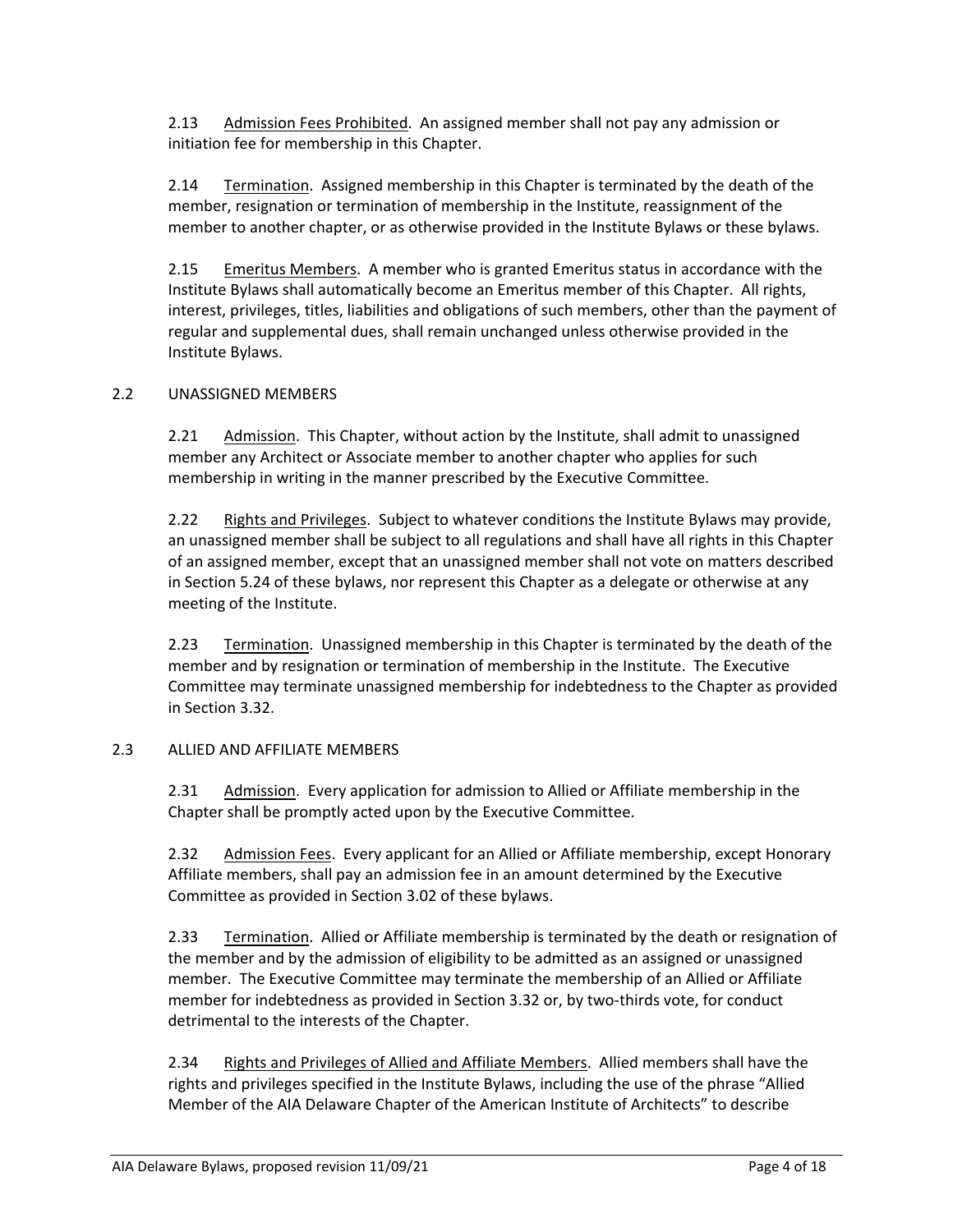#### themselves.

An Affiliate Member in good standing:

- 1) May serve as a member of any committee of this Chapter that does not perform any duty of the Board of Directors, but may not vote;
- 2) May attend and speak but may not make motions or vote at any meeting of this Chapter;
- 3) Shall not be eligible to serve as an office or director or to chair a committee of this Chapter; and
- 4) May not in any way use the name, initials, seal, symbol or insignia of this Chapter or of the Institute.

2.35 Allied Members. Individuals not otherwise eligible for membership in the Institute or the Chapter may become Allied members if they have established professional reputations and are registered to practice their professions where such requirements exist, or are employed outside of architectural practice but are involved in positions allied to the field of architecture. Allied members may include engineers, planners, landscape architects, sculptors, muralists, artists, and others in government, education, journalism, manufacturing, industry and/or other fields allied to architecture who the Chapter believes will provide a meaningful contribution by reason of their employment or occupation.

2.36 Student Affiliate Qualifications. Student Affiliates shall be undergraduate or postgraduate students of architecture schools, or secondary school students, within the territory of this Chapter.

# 2.37 Honorary Affiliates.

2.371 Qualifications. A person of esteemed character who is otherwise ineligible for membership in the Institute or this Chapter but who had rendered distinguished service to the profession of architecture, or to the arts and sciences allied therewith within the territory of this Chapter, may be admitted as an Honorary Affiliate member of this Chapter.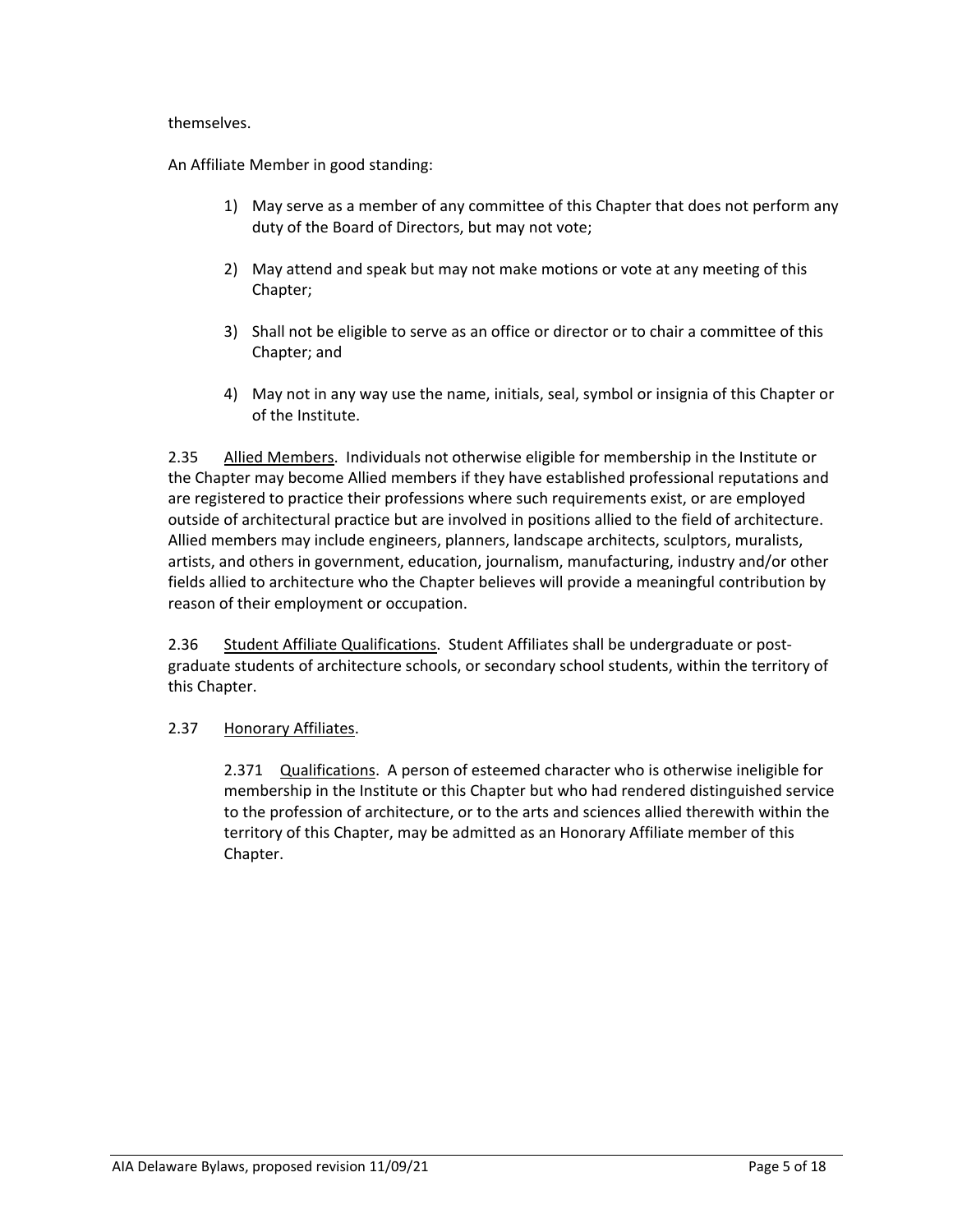2.372 Nomination and Admission. A person eligible for Honorary Affiliate membership may be nominated by any member of the Board of Directors. The nomination must be in writing over the signature of the nominator and include the name of the nominee, biography, a history of attainments, qualifications for the honor and the reasons for the nomination. The Board of Directors, at any regular meeting, may admit a nominee as an Honorary Affiliate member.

2.373 Rights and Privileges. In addition to the rights and privileges set forth in Section 2.34 above, Honorary Affiliate members of this Chapter may use the title "Honorary Affiliate of AIA Delaware" and shall not pay any admission fee or annual dues nor be subject to any assessment.

### ARTICLE 3 DUES, FEES AND ASSESSMENTS

#### 3.0 ANNUAL DUES

3.01 Obligation to Pay Dues. All members except Emeritus members and Honorary Affiliate members shall pay annual dues on or before January 15 of each year.

3.02 Amount of Annual Dues and Admission Fees. The Executive Committee by the concurring vote of a majority of its member present and voting may fix, before the end of any fiscal year, and in accordance with timing and other requirements fixed by the Institute, the annual dues to be paid by each category of member for the immediately succeeding fiscal year and the amount of admission fees required of Allied or Affiliate members.

3.03 Dues upon Admission. A newly admitted Assigned or Allied or Affiliate member, except Honorary Affiliate members, shall pay full annual dues, except that those admitted during the last six months of the year shall pay one-half the annual dues in the year they are admitted.

3.04 Dues for Nonresident Members. Nonresident members shall pay reduced dues. The amount of the reduction shall be determined by the Executive Committee pursuant to Section 3.02.

3.05 General Waiver of Annual Dues and Admission Fees. This Chapter, by the concurring vote of not less than two‐thirds of the total number of assigned members present at a meeting, may waive for any fiscal year any part or all of the annual dues required to be paid by any membership class or any part of the admission fee required to be paid by Allied or Affiliate members.

3.06 Hardship Dues Reduction. The Executive Committee may, in exceptional circumstances, waive all or any part of the annual dues of any member. After consultation with the Institute Secretary and other affected components, the Executive Committee may, in exceptional circumstances, waive all or any part of the dues or fees owed by a member to the Institute and other assigned components, provided that such waiver is in equal proportions across all levels of membership.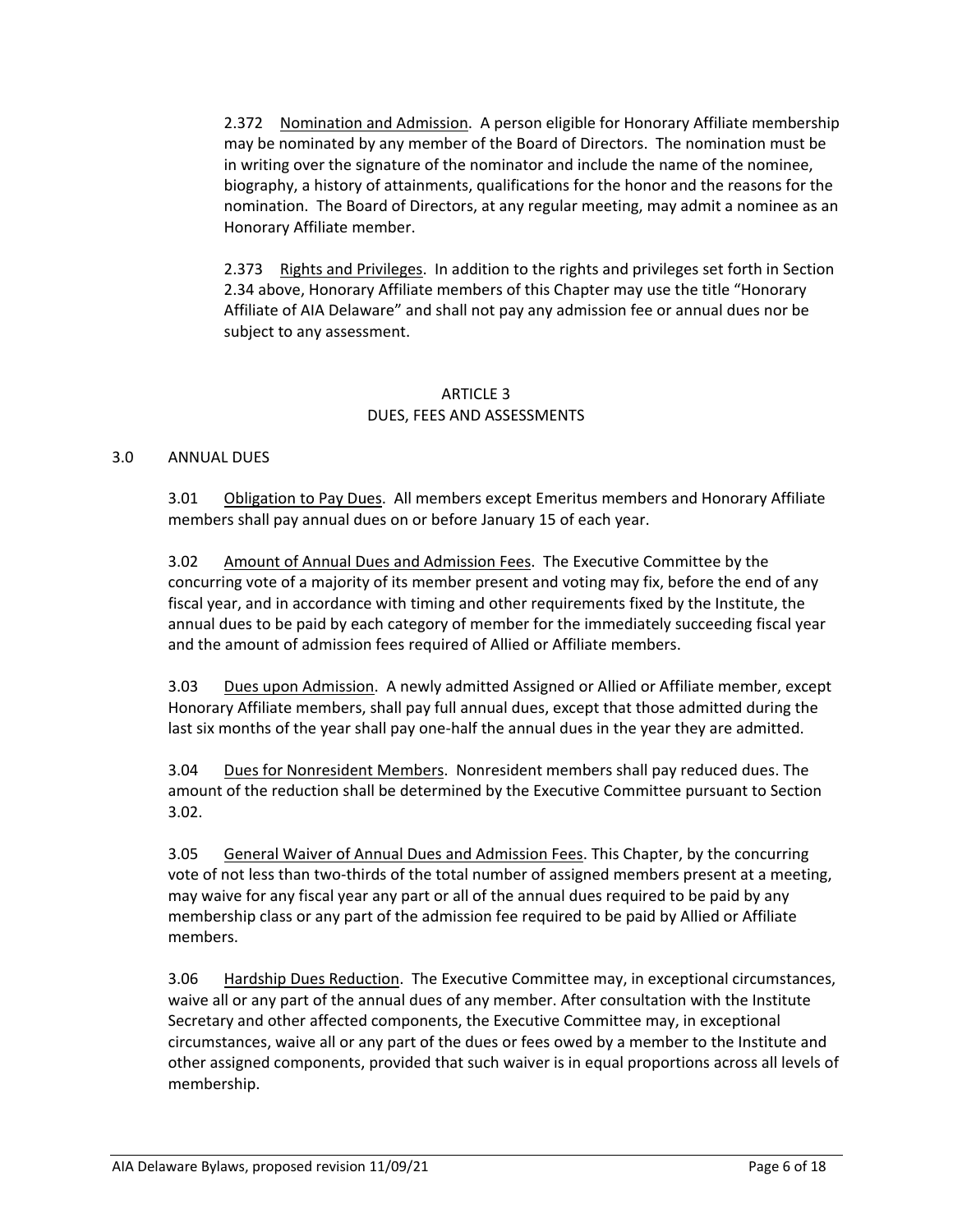3.07 Exemptions. Emeritus members and Honorary Affiliate members shall pay no dues or assessments to the Chapter. Emeritus members who wish to receive mailings from the Chapter shall pay a fee in an amount determined by the Executive Committee pursuant to Section 3.02.

#### 3.1 ASSESSMENTS

3.11 Authority. This Chapter, by the concurring vote of not less than two-thirds of the total number of Architect members present at a meeting, may levy an assessment on its Architect members, and by the concurring vote of not less than two-thirds of the total number of its assigned members, may levy an assessment on its Associate members and/or Allied or Affiliate members.

3.12 Notice of Assessment. Notice of the intention to levy an assessment stating the amount, the reasons for the assessment, and when it shall be payable, shall be mailed to every member not less than 30 days prior to the meeting of this Chapter at which the proposed assessment is to be voted on.

### 3.2 DEFAULT OF ANNUAL DUES AND ASSESSMENTS

3.21 Annual Dues. Every member who has not paid the entire amount of required annual dues for the then current fiscal year when due shall be in default for the unpaid amount.

3.22 Assessments. Every member who has not paid the entire amount of an assessment on or before the date fixed for payment shall be in default for the unpaid amount.

# 3.3 TERMINATION OR SUSPENSION FOR DEFAULT OF DUES OR ASSESSMENTS

3.31 Assigned Members. If an assigned member is in default to the Institute or this Chapter for nonpayment of dues and assessments, such membership shall be subject to termination.

3.32 Unassigned Members and Allied or Affiliates. If an unassigned member or Allied or Affiliate member is in default to this Chapter for nonpayment of dues and assessments, such membership shall be suspended or terminated, provide that in all cases such member shall have been given a written notice of impending suspension or termination at least 30 days prior to the effective date of such action, during which period the member shall remain in good standing and such default may be cured.

#### ARTICLE 4

#### CHAPTER RELATIONSHIP TO OTHER INSTITUTE ORGANIZATIONS

#### 4.0 THE INSTITUTE

4.01 Delegates to Institute Meetings. This Chapter shall select the delegates to represent the assigned membership at meetings of the Institute from among the assigned members of this Chapter in the number prescribed in the Institute bylaws as follows: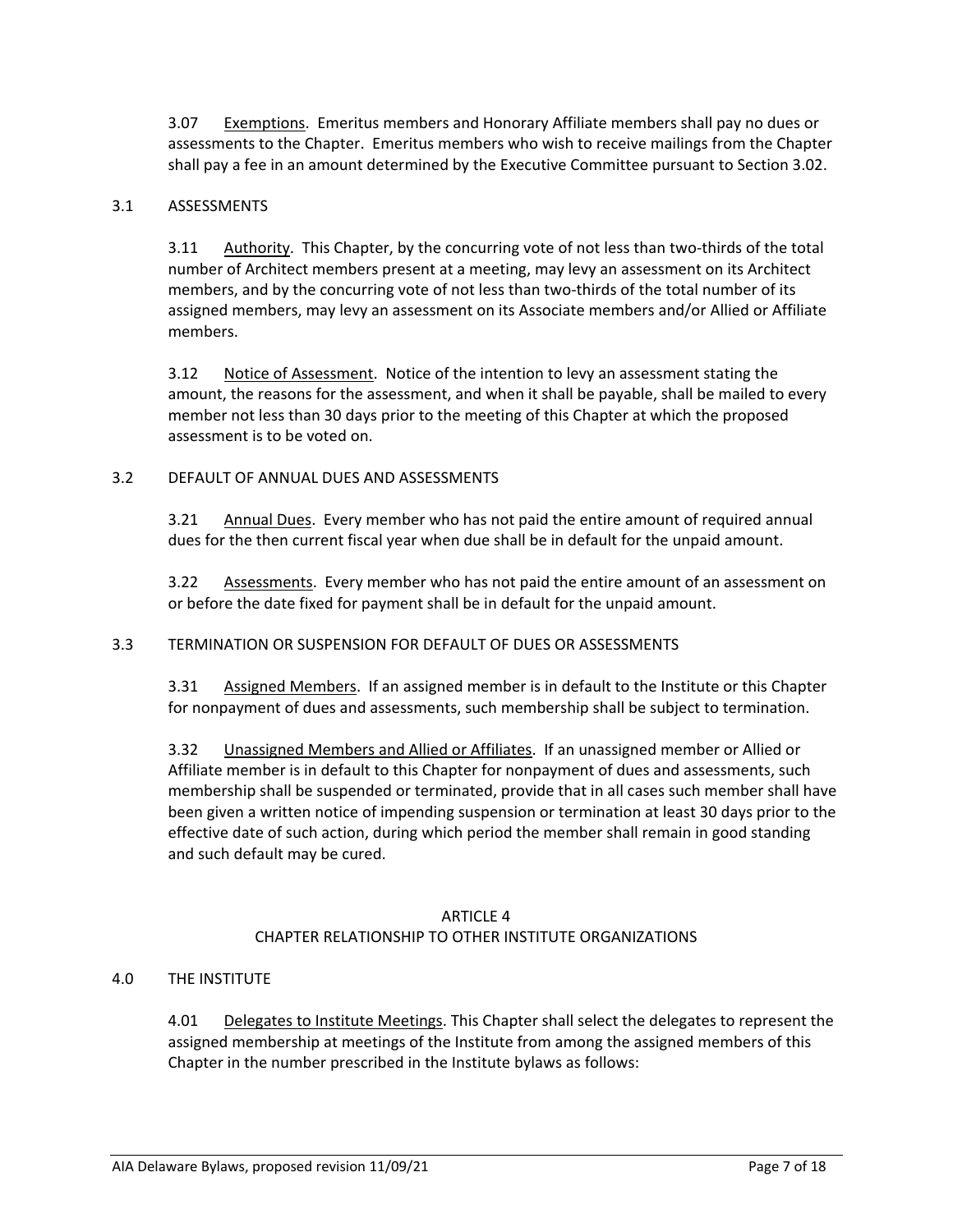4.011 Delegate Selection Procedure. Member delegates shall be appointed from among the assigned members of this Chapter by the Board of Directors, except that no more than one‐third of the Chapter's delegation shall be Associate members. If this Chapter neglects, fails or refuses to select all its delegates, or should any appointed delegates fail to be accredited, then the President or a designated representative may appoint delegates to represent this Chapter or execute a proxy as provided in the Institute Bylaws.

4.02 State Representatives to the Institute's Strategic Council. This Chapter shall be represented on the Institute Strategic Council by State Representative(s) elected by the Board of Directors from among the assigned members of this Chapter in the number prescribed in the Institute bylaws.

4.021 Duly selected and appointed State Representatives shall be voting members of the Board of Directors.

4.022 State Representatives shall serve a term that matches their term on the Institute's Strategic Council.

4.023 The responsibilities of any State Representative shall be as prescribed in Institute bylaws. Additionally, State Representatives shall:

- 1) act as a delegate of the Board of Directors, attend Board of Director and Annual Meetings, and communicate activities of the Institute and Strategic Council to the Board of Directors; and
- 2) act in the best interests of the Chapter members and communicate the interests and concerns of our members to the Institute's Strategic Council;

4.024 Any State Representative may be removed for or without cause by vote of the Board of Directors.

#### 4.2 SECTIONS

4.21 Establishment of Sections. This Chapter may establish Sections with the approval of the Institute Secretary.

4.211 Procedure. Members in a geographic area within the territory of the Chapter may petition the Executive Committee to form a Section.

4.22 Section Membership Voluntary. Membership in any Section shall be voluntary and not required as a condition of membership in the Chapter or the Institute.

4.23 Section Dues and Assessments. Sections may levy dues and assessments on members of the Section, but Section members may not be required to pay them except to the extent provided in the Institute's Bylaws.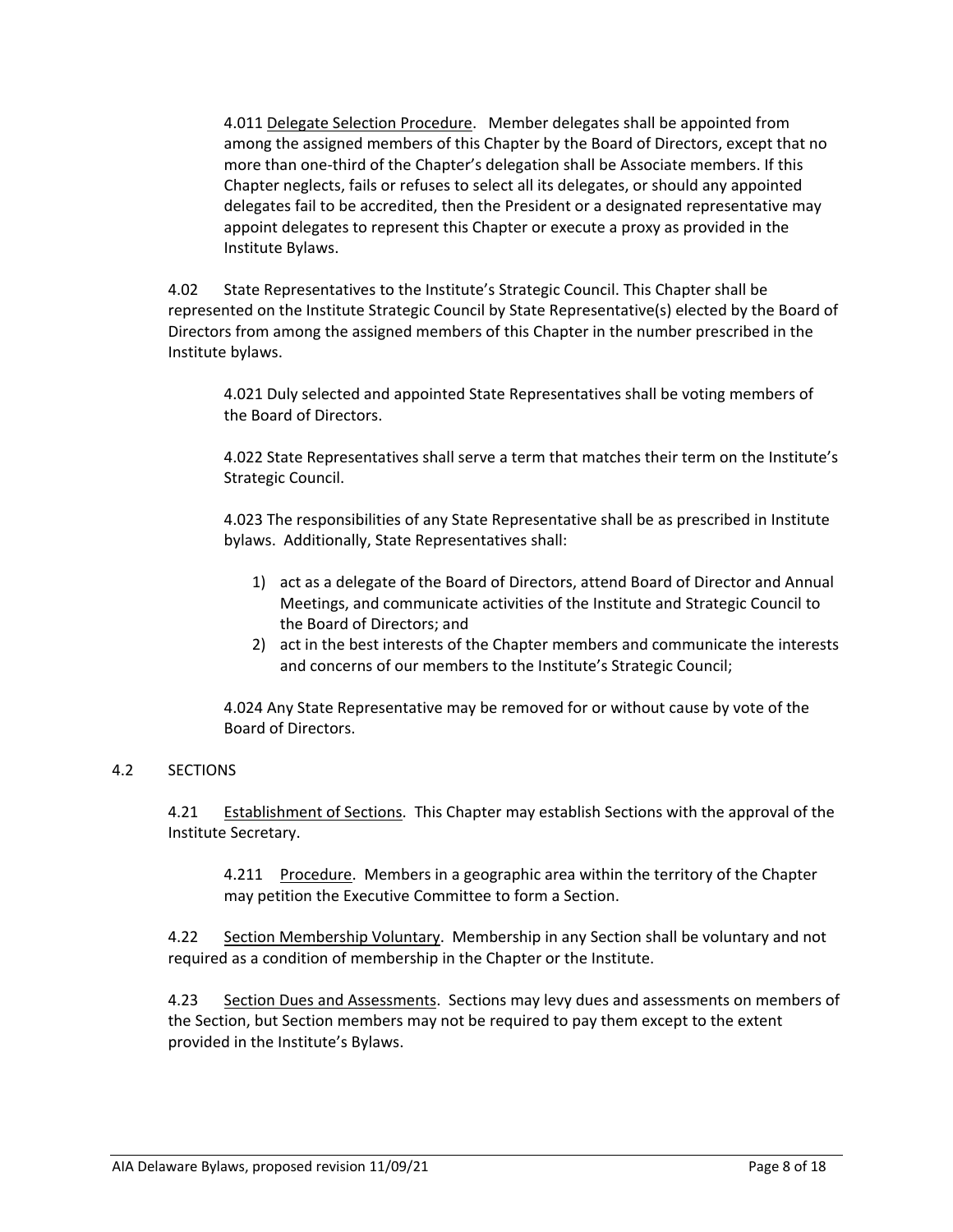### ARTICLE 5 CHAPTER MEETINGS

#### 5.0 REGULAR, ANNUAL AND SPECIAL MEETINGS

5.01 Annual Meeting. This Chapter shall hold an annual meeting during the fourth quarter of each year for the purpose of nominating and electing officers and directors to succeed those whose terms are about to expire; for receiving the annual reports of the Executive Committee and the Treasurer; and for the transaction of such other business as may be appropriate.

5.02 Regular Meetings. This Chapter shall hold regular meetings as noticed by the Executive Committee.

5.03 Special Meetings. A special meeting of this Chapter may be called by the President, the Board of Directors or the Executive Committee and shall be called by the President at the written request of not less than 10 percent of the total number of this Chapter's members in good standing. No other business than that specified in the notice of the special meeting shall be transacted and all rules and procedures at the meeting shall be the same as those for an annual meeting.

#### 5.1 NOTICE, QUORUM, MINUTES FOR CHAPTER MEETING

5.11 Notice of Chapter Meetings. A notice of each meeting of this Chapter stating the date, time and place where the meeting will be held shall be given by the Secretary, personally, by mail to each member entitled to vote at the meeting. Notice shall be given not less than 10 days before but not more than 60 days before the date fixed for the meeting. Notice is sufficient if published in the Chapter newsletter and sent to members in time for them to receive it at least ten days prior to the meeting.

5.12 Quorum at Meetings. At any meeting of this Chapter, ten percent of the membership entitled to vote shall constitute a quorum for the transaction of any business. The members present may adjourn the meeting despite the absence of a quorum.

5.13 Minutes of Meetings. Written minutes of every meeting of this Chapter, recording the matters considered at the meeting and the actions taken, shall be kept by the Secretary. The minutes of each meeting shall be signed by the Secretary after they are approved at a subsequent meeting of the Chapter and thereafter filed in the Chapter's records.

#### 5.2 DECISIONS AT MEETINGS, ELIGIBILITY FOR VOTING

5.21 Majority Vote. Every decision at a Chapter meeting shall be by a majority vote of those members in good standing who are present and voting, unless otherwise required by law or these bylaws.

5.22 Roll Call Vote. A roll call vote shall be taken at the call of the presiding officer or whenever one-third of the voting members present so request.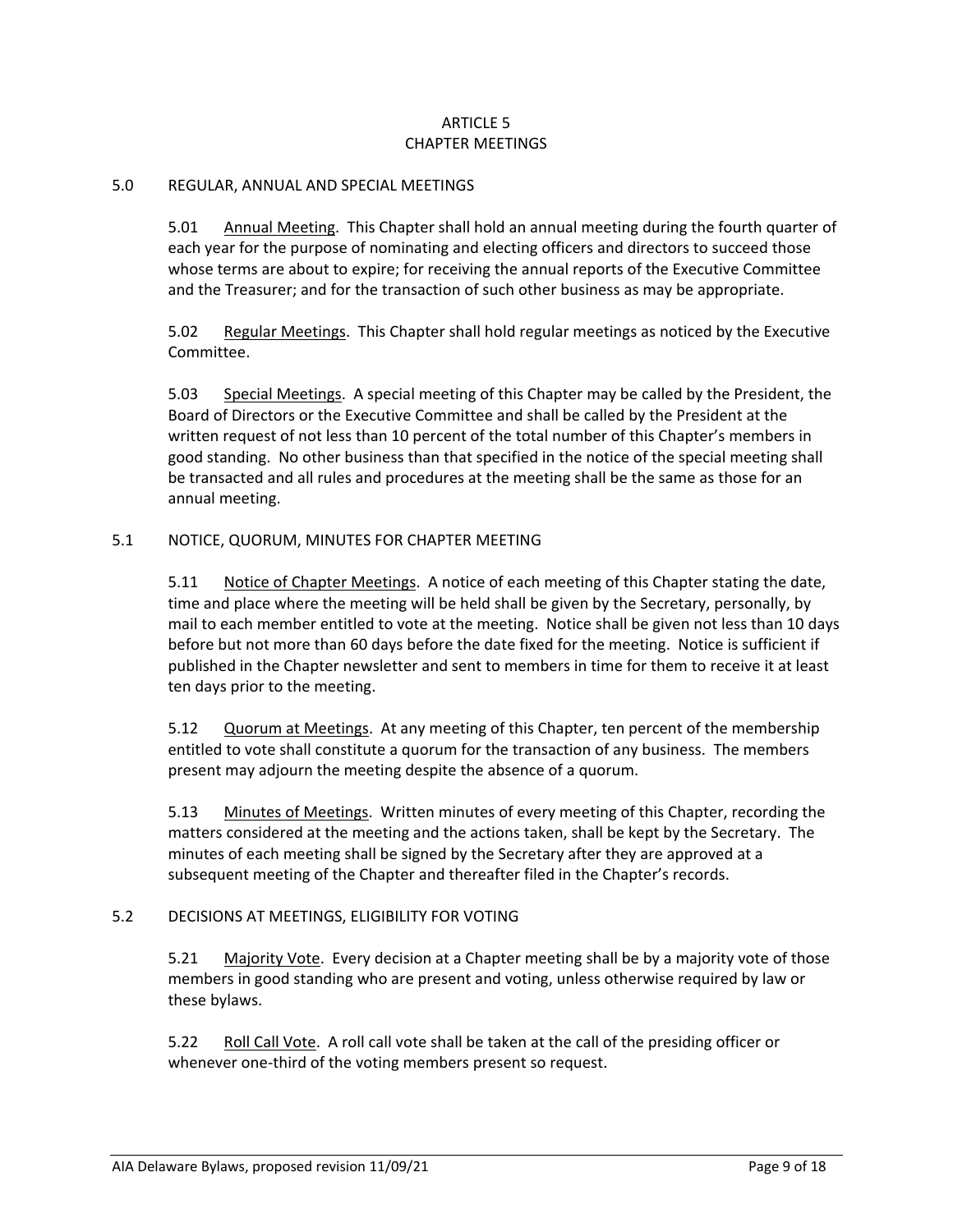5.23 Proxies. Unless otherwise required by law, there shall be no voting by proxy at a meeting of this Chapter.

5.24 Limitations on Voting Eligibility. Only assigned members in good standing may vote on the following matters:

- 1) Matters so designated elsewhere in these bylaws;
- 2) Elections of Representatives to the Institute Strategic Council and delegates to meetings of the Institute;
- 3) Instructions to delegates;
- 4) Any matters relating to membership;
- 5) Dues and assessments for Architect members. Voting on such matters shall be limited to Architect members; or
- 6) Other matters relating to the government, meetings, affiliations, budget and finances of the Institute.

5.25 Mail Ballot. Any vote that may be taken at a meeting of this Chapter may be taken by direct mail ballot of the members of this Chapter, provided that the matters voted on have been introduced and discussed at a regular or special meeting of the Chapter.

# ARTICLE 6

#### THE BOARD OF DIRECTORS

#### 6.0 AUTHORITY OF BOARD OF DIRECTORS

6.01 Powers. The affairs of the Chapter shall be governed by the Board of Directors, which shall be comprised of nine members duly elected in accordance with these bylaws and all duly selected and appointed State Representatives. The business of this Chapter shall be managed by the Executive Committee, a permanent committee of the Board of Directors, which shall be composed of the officers of this Chapter, and shall exercise all authority, rights and powers granted to it by the laws of the State of Delaware, the articles of incorporation and by these bylaws.

6.011 Custodianship. The Board of Directors shall be and act as the custodian of the properties and interests of this Chapter except those specifically placed by these bylaws in the custody of or under the administration of the Executive Committee or the Treasurer. Within the appropriations made therefor, the Board of Directors shall do all things required and permitted by these bylaws to forward the objects of this Chapter.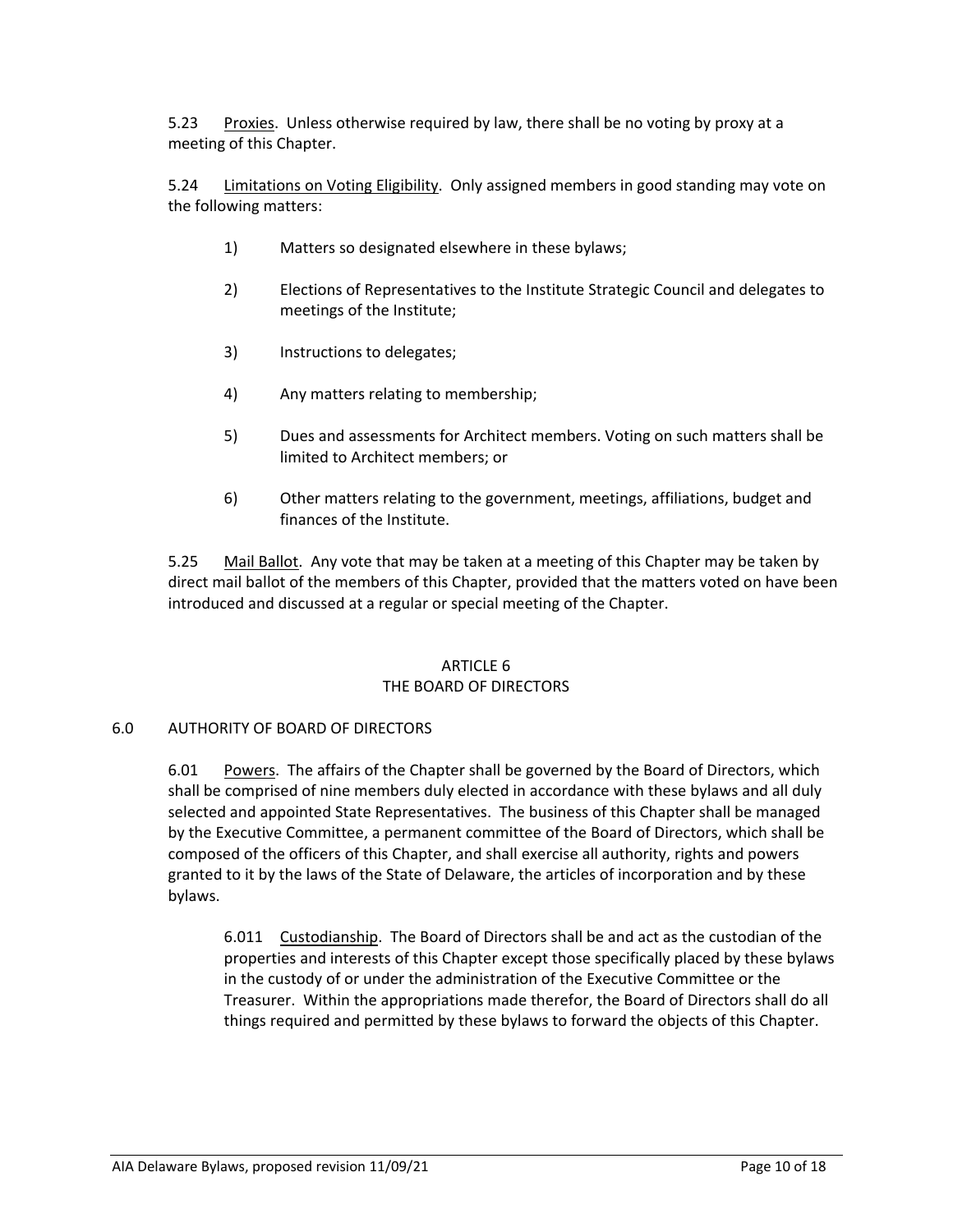6.02 Delegation of Authority. Neither the Executive Committee nor any officer or director of this Chapter shall delegate any of the authority, rights or power conferred by law or these bylaws, unless such delegation is specifically prescribed or permitted by these bylaws and is not contrary to law.

6.03 Freedom from Commitments. No committee, commission, officer, director, member, employee or agent of this Chapter shall initiate or carry on any activity that may commit the Chapter to an expense, policy or activity until the matter shall have been reviewed and approved by the Executive Committee.

# 6.1 ELECTION OF OFFICERS AND DIRECTORS

6.11 Nominations. Nominations for each office and for each directorship of this Chapter about to become vacant shall be made at the annual meeting from the floor. In addition, at a meeting of the Board of Directors held at least one month prior to the annual meeting, the President may select a nominating committee to prepare and present to the members a slate or slates of candidates for offices and directorships.

6.12 Elections. The nominee for an office or directorship who receives a plurality of the ballots cast at the annual meeting shall be elected thereto. If there is only one nominee for any office or directorship, the Secretary may be directed by the meeting to cast a ballot for the full number of votes of the meeting for that nominee, whereupon the President shall declare the nominee to be elected by acclamation. Otherwise, the name of each nominee for each office and each directorship shall be placed by the Secretary on ballots for the voting by secret ballot.

6.13 Tellers. The President may appoint three tellers, who shall be members qualified to vote at the meeting, and who shall tally the qualified votes for each nominee, tabulate the results and immediately notify the Secretary thereof.

6.14 Tie Votes. In the event of a tie vote, the list of nominees for each office and each directorship in question shall be restricted to those involved in the tie, and the nominee receiving a majority in the runoff election shall be elected to the office.

6.15 Results. The President shall announce to the meeting the results of all balloting and shall declare all elections.

6.16 Immediate Past President. The immediate past president of this Chapter may be appointed to serve on the Board of Directors for a period of one year immediately following the end of the individual's last term as President.

# 6.2 TERMS OF OFFICE OF OFFICERS AND DIRECTORS

6.21 Term. Each officer and director shall serve a term of office of two years or until a successor has qualified. Elections shall occur such that the terms of the officers and directors shall be staggered by one year. It is acceptable for all officers, including the President and President‐Elect, and directors to serve multiple consecutive terms.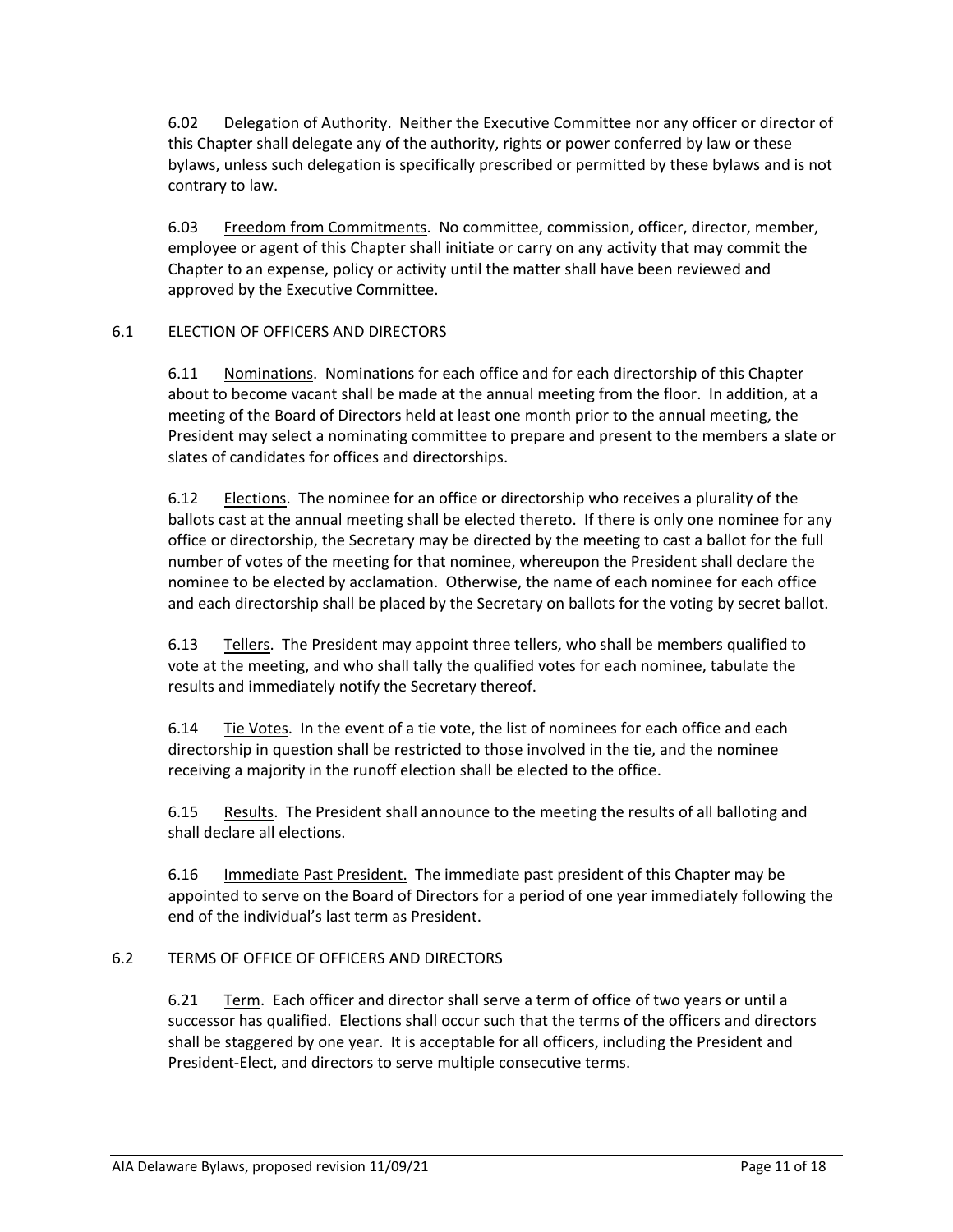6.22 Vacancies. If a vacancy occurs in the membership of the Board of Directors other than on account of the regular expiration of a term of office, the Executive Committee shall fill the vacancy for the unexpired term of office.

6.23 Resignation. Any officer or director may resign at any time, in writing, which shall take effect immediately upon receipt by the President or the Secretary unless a different time is stated in the resignation. No resignation shall discharge any accrued duty or obligation of an office or director.

6.24 Removal of Officer or Director. Any or all of the officers and directors may be removed for or without cause by vote of the members, or for cause by vote of the Executive Committee when there is a quorum of not less than a majority at the meeting at which the vote is taken.

### 6.3 OFFICERS

6.31 Officers. The Officers of this Chapter shall be the President, President‐Elect, Vice President, Secretary and Treasurer.

6.32 The President. The President shall exercise general supervision over the affairs of this Chapter, except those matters placed by these bylaws or by the Board of Directors under the administration and supervision of the Secretary and/or the Treasurer; preside at meetings of this Chapter, the Board of Directors and of the Executive Committee; appoint, with the concurrence of the Board of Directors, all committees other than the Executive Committee; sign all contracts and agreements to which this Chapter is a party; have charge of and exercise general supervision over the offices and employees of this Chapter and shall perform all other duties usual and incidental to the office.

6.321 Authority. The President shall act as spokesperson of this Chapter and as its representative at meetings with other organizations and committees unless otherwise delegated by the Board of Directors. The President shall not obligate or commit this Chapter unless the obligation or commitment has been specifically authorized by the Board of Directors.

6.33 The President‐Elect. The President‐Elect shall possess all the powers and perform all the duties of the President in the event of the absence of the President or of the President's disability, refusal or failure to act and shall perform such other duties as are properly assigned by the Board of Directors, Executive Committee or the President.

6.331 Succession. The President‐Elect shall succeed to the office of President upon expiration of the term or multiple, consecutive terms of office of the President or if the President is unable to complete their term of office for any reason, including death or resignation.

6.34 The Vice President. The Vice President shall possess all the powers and perform all the duties of the President‐Elect in the event of the absence of the President‐Elect or of the President‐Elect's disability refusal or failure to act and shall perform such other duties as are properly assigned by the Board of Directors, Executive Committee or the President.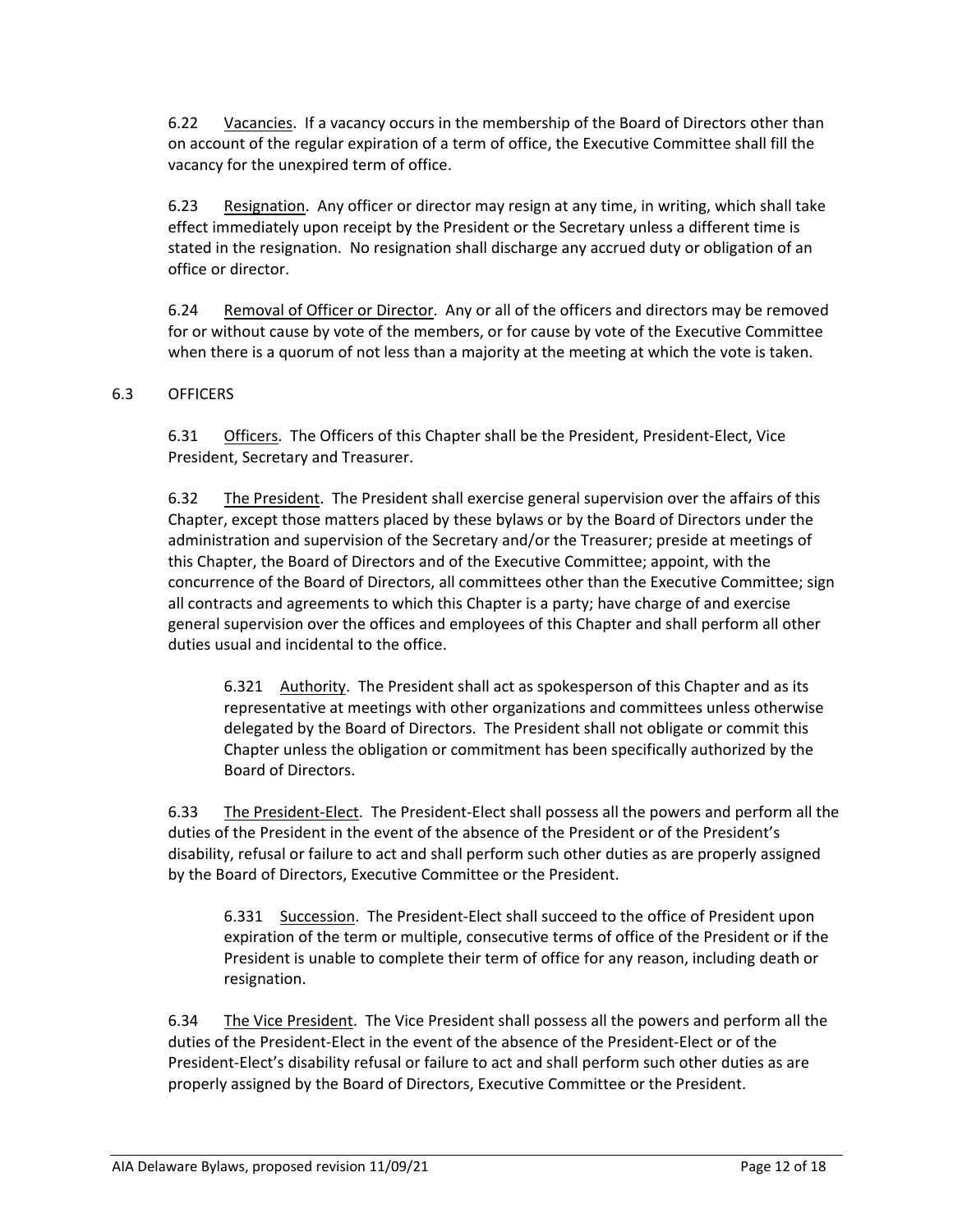6.35 The Secretary. The Secretary shall act as the recording and corresponding secretary of the Chapter, the Board of Directors and the Executive Committee and shall attend all their meetings and keep minutes of the proceedings; have custody of and shall safeguard and keep in good order all property of this Chapter, except property that is placed under the charge of the Treasurer; issue all notices of this Chapter; keep its membership roll; sign all instruments and matters that require the attestation or approval of this Chapter, except as otherwise provided in these bylaws; keep its seal, and affix it on such instruments as require it; prepare the reports of the Board of Directors, the Executive Committee and this Chapter; in collaboration with the President, have charge of all matters pertaining to the meetings of this Chapter, and shall perform all other duties usual and incidental to the office.

6.351 Reports. The Secretary shall furnish the Institute with such reports as may be required from time to time and at least annually shall furnish the Secretary of the respective organization with the names and addresses of all Officers and Directors of this Chapter and report changes in the membership as may be required to keep the records of those organizations up‐to‐date and complete.

6.352 Delegation of Authority. The Secretary may delegate to an assistant secretary or other assistant employed by this Chapter the actual performance of any or all duties as recording or corresponding secretary, but shall not delegate responsibility for the property of this Chapter, or the making of any attestation or certification required to be given by the Secretary, or the signing of any document requiring the signature of the Secretary.

6.36 The Treasurer. The Treasurer shall have charge and shall exercise general supervision of the financial affairs and keep the records and books of account of this Chapter; prepare the budgets, collect amounts due this Chapter; and give receipts for and have the custody of its funds and monies and make all disbursements of funds; have custody of its securities and of its instruments and papers involving finances and financial commitments; conduct the correspondence relating to the office; and perform all duties usual and incidental to the office.

6.361 Reports. The Treasurer shall make a written report to each annual meeting of this Chapter and a written report to each regular meeting of the Board of Directors. Each of said reports shall set forth the financial condition of this Chapter, and its income and expenditures for the period of the report and the Treasurer's recommendations on matters relating to the finances and general welfare of this Chapter.

6.362 Delegation of Authority. The Treasurer shall not authorize any person to sign any order, statement, agreement, check or other financial instrument of this Chapter that requires the signature of the Treasurer, unless such delegation is expressly permitted in these bylaws. The Treasurer may delegate to an assistant treasurer or other assistant employed by this Chapter the actual performance of any or all duties as Treasurer, but shall not delegate responsibility for the property of this Chapter, or the signing of any document requiring the signature of the Treasurer.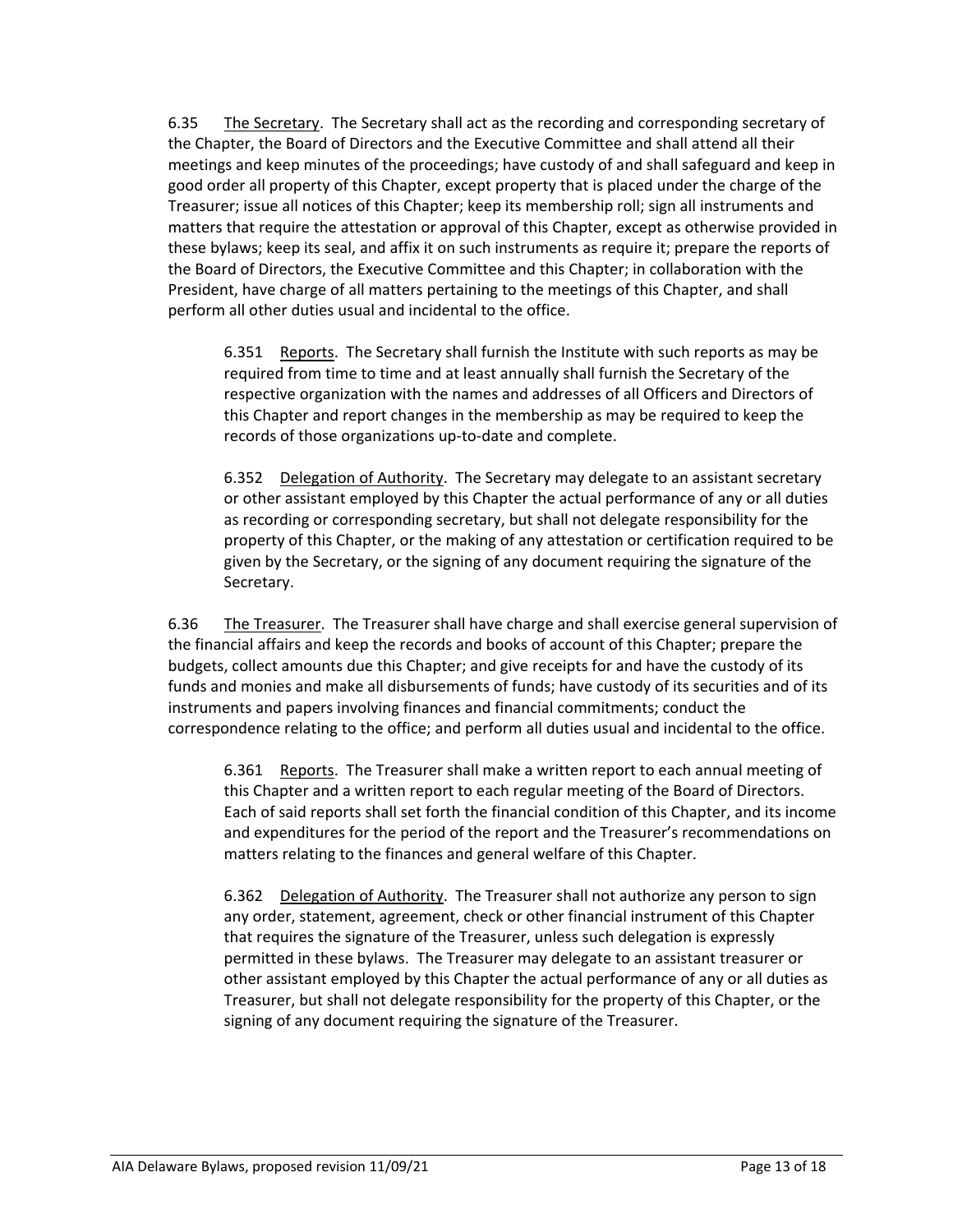6.363 Liability. The Treasurer shall not be personally liable for any loss of money or funds of this Chapter or for any decrease in the capital, surplus, income or reserve of any fund or account resulting from any acts performed in good faith and with reasonable care in conducting the usual business of the office.

6.37 Officer Pro Tem. Except as otherwise provided in these bylaws, if any officer is absent or unable to act, the Executive Committee may elect from its membership a secretary pro tem a treasurer pro tem, or other officer pro tem, as necessary, who shall serve until the regularly elected Officer is able to act, and during such period shall perform the duties and exercise the power and authority of the office.

# 6.4 MEETINGS OF THE BOARD OF DIRECTORS AND THE EXECUTIVE COMMITTEE

6.41 Meetings Required. Except as otherwise provided in these bylaws, the Board of Directors and Executive Committee must actually meet in a regular or special meeting in order to transact business

6.411 Regular Meetings. The Board of Directors and the Executive Committee may hold regular meetings without notice at a time and place determined by them.

6.412 Special Meetings. A special meeting of the Board of Directors or any committee thereof shall be held if requested in writing by one‐third of the members of the Board of Directors or committee or at the call of the President. The Secretary shall issue a written call and notice of each special meeting, stating the time, place and purpose of the meeting and the business to be transacted, and only the business stated in the call and notice shall be transacted at the special meeting.

6.413 Waiver of Notice. Either the call and notice of a special meeting or any limitations as to the business to be transacted, or both, may be waived by the written consent of every member of the Board of Directors, or for a committee, the members of that committee. Any irregularity in or failure of notice of a meeting of the Board of Directors or any committee shall not invalidate the meeting or any action taken.

6.414 Meeting Requirements. Any one or more members of the Board of Directors may participate in a meeting of the Board of Directors, or any one or more members of the Executive Committee may participate in a meeting of the Executive Committee, by conference telephone or similar resource which allows all persons participating in the meeting to hear one another at the same time. Participation by such means shall constitute presence in person at such a meeting. The Board of Directors or the Executive Committee may take action without meeting if all members of the Board of Directors or Executive Committee consent in writing to the adoption of a resolution authorizing the action.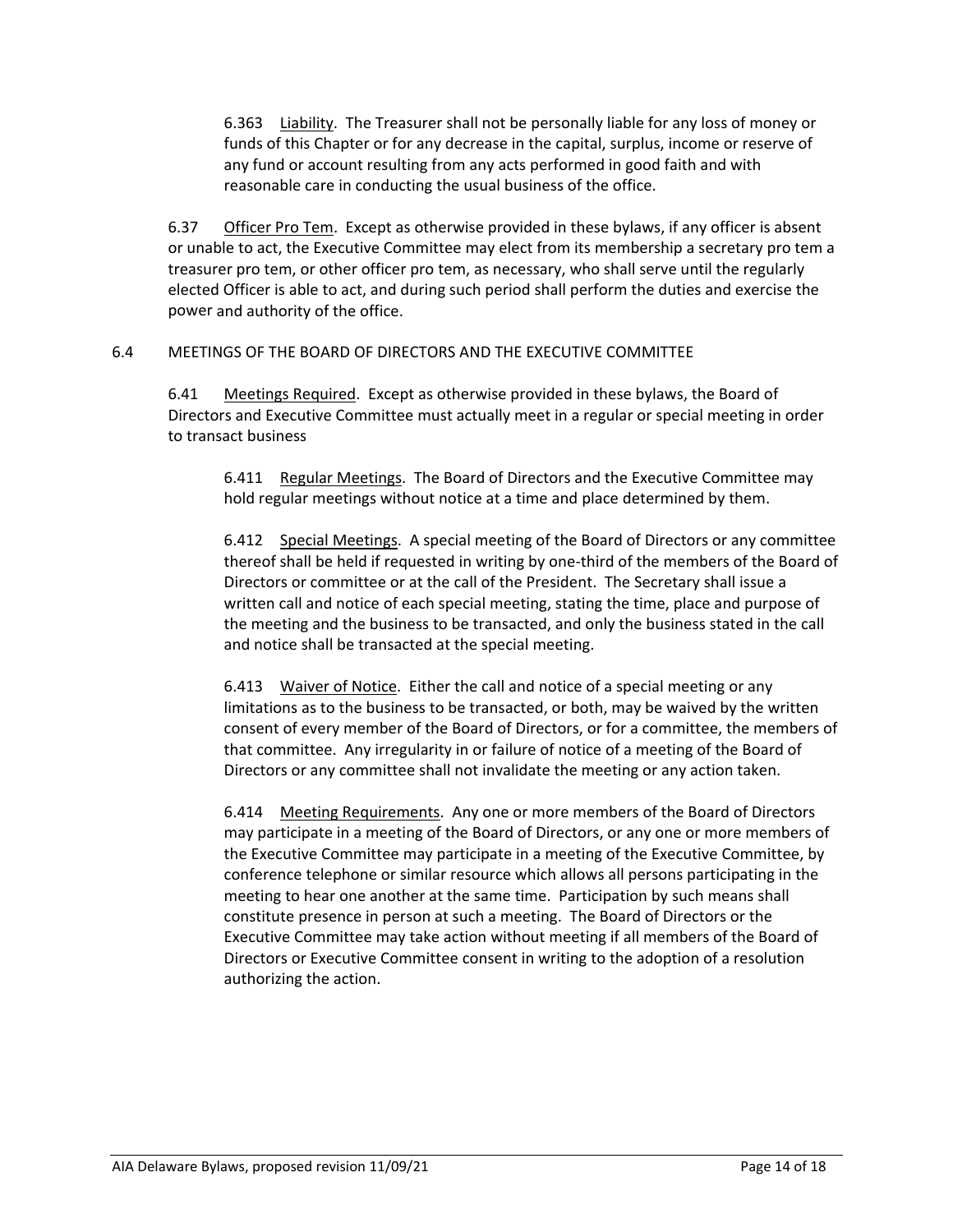6.42 Quorum and Vote. A majority of the members of the Board of Directors or any committee shall constitute a quorum for the transaction of its business. Except as otherwise provided by law, the vote of a majority of the Board of Directors or committee voting members present at the time of the vote shall be the act of the Board of Directors or committee if a quorum is present. If a quorum is not present, those present may adjourn the meeting from day to day or to a later date.

6.43 Minutes. The Secretary shall keep written minutes of each meeting of the Board of Directors and Executive Committee, recording the matters considered at the meeting and the actions taken. Minutes shall be distributed to the members of the Board of Directors or Executive Committee for approval at the next meeting and thereafter signed by the Secretary and filed with the Chapter's records.

### 6.5 REPORTS OF THE BOARD OF DIRECTORS

6.51 Report to Members. The Board of Directors shall render a full report in writing to each annual meeting of this Chapter of the condition, interests, activities and accomplishments of this Chapter, making such recommendations with respect thereto as it deems proper.

6.52 Report to Institute. The Board of Directors or the Secretary shall make a written report to the Institute at such times as the Institute requests of the matters and in the form required by it.

### 6.6 COMMITTEES AND COMMISSIONS

6.61 Formation and Composition. The Board of Directors may form committees and commissions to carry out the work of the Chapter. The charge and duration of each committee or commission shall be determined by the Board of Directors. The members of committees and commissions shall be appointed by the President with the concurrence of the Board of Directors.

### ARTICLE 7 FINANCES

# 7.0 FINANCES

7.01 Budgets and Appropriates. Prior to the beginning of every fiscal year, the Executive Committee of the Board of Directors by the concurring vote of a majority of its total membership shall adopt an annual budget showing in detail the anticipated income and expenditures of this Chapter for the immediately succeeding year.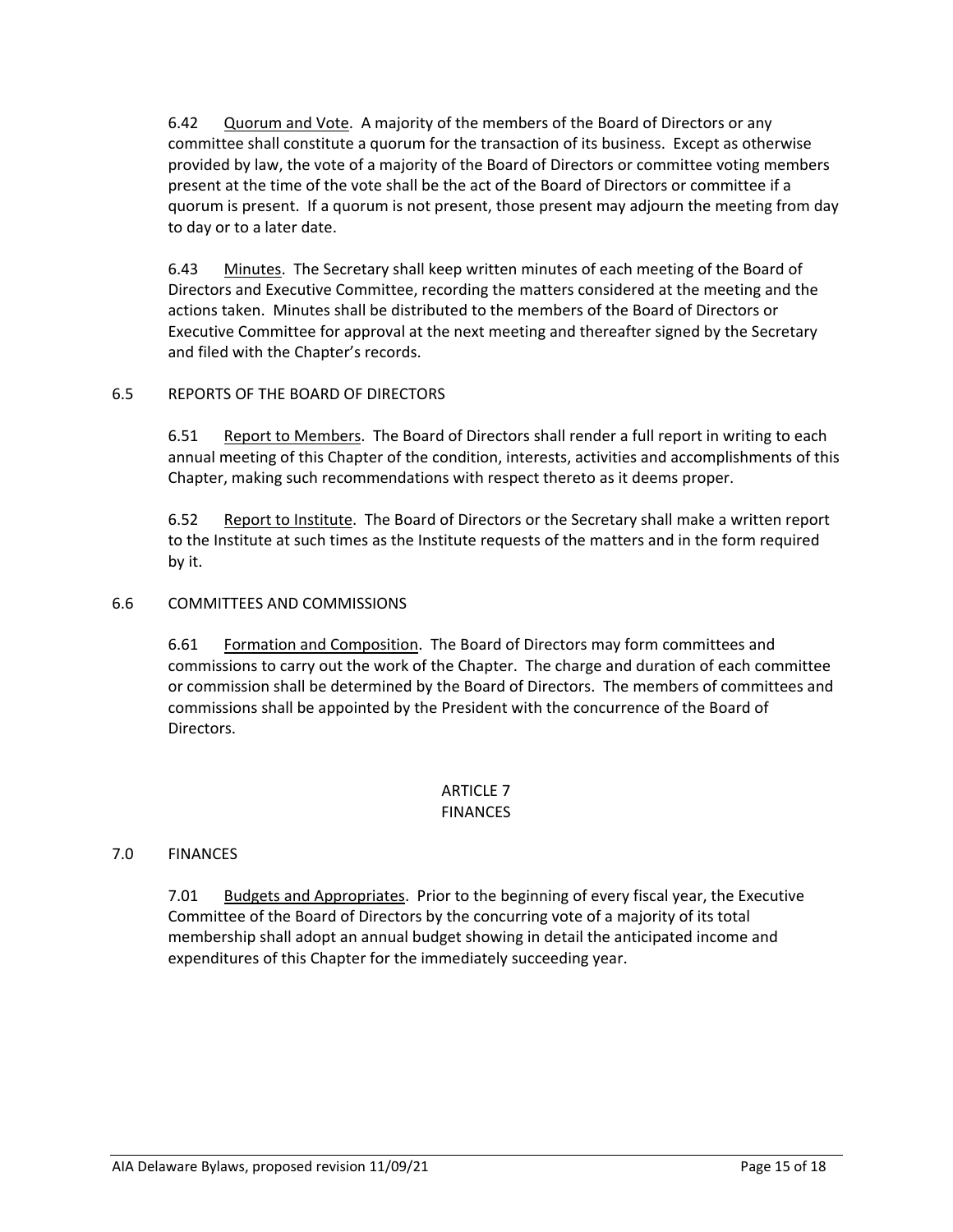#### 7.02 Expenditure Limitations.

7.021 General. No member, officer, director, committee, commission, employee or agent of the Chapter shall have any right, authority or power to expend any money of the Chapter, incur any liability for or in its behalf, or make any commitment that will or may be deemed to bind the Chapter to an expense or liability unless such expenditure, liability or commitment has been budgeted and authorized by the Executive Committee or a specific resolution at a meeting of the Chapter.

7.022 The Executive Committee. The Executive Committee shall not expend or authorize expenditures in any fiscal year that exceed the estimated income of the Chapter for the year unless specifically authorized to do so by two‐thirds majority vote at a duly called meeting of the members; provided however, that the Executive Committee may enter into leases and employment contracts for terms longer than one year and may set aside a reserve to be funded with a portion of the Chapter's income in one or more fiscal years, which may be expended in subsequent years without regard to estimated or actual income or expenditures for such years.

7.03 Fiscal Year. The fiscal year of this Chapter shall be the calendar year.

### 7.1 REAL AND PERSONAL PROPERTY

7.11 Authority. In order to carry on its affairs and exercise its powers this Chapter may acquire and dispose of real and personal property for its own use.

7.12 Gifts. Only the Executive Committee shall have any right or authority to solicit or accept any gift, bequest or devise for or on behalf of this Chapter; it shall not accept any gift, bequest or devise that will not promote the objects and purposes of this chapter or that will place an undue financial or other burden on this Chapter.

# 7.2 DIVIDENDS PROHIBITED

An unencumbered balance of income at the close of a fiscal year shall never be distributed as profits, dividends or otherwise to the members of this Chapter.

# 7.3 INSTITUTE PROPERTY INTERESTS

This Chapter shall not have any title to or interest in any property of the Institute nor be liable for any debt or other pecuniary obligation of the Institute. The Institute shall not have any title to or interest in the property of this Chapter and the Institute shall not be liable for any debt or other obligation of this Chapter.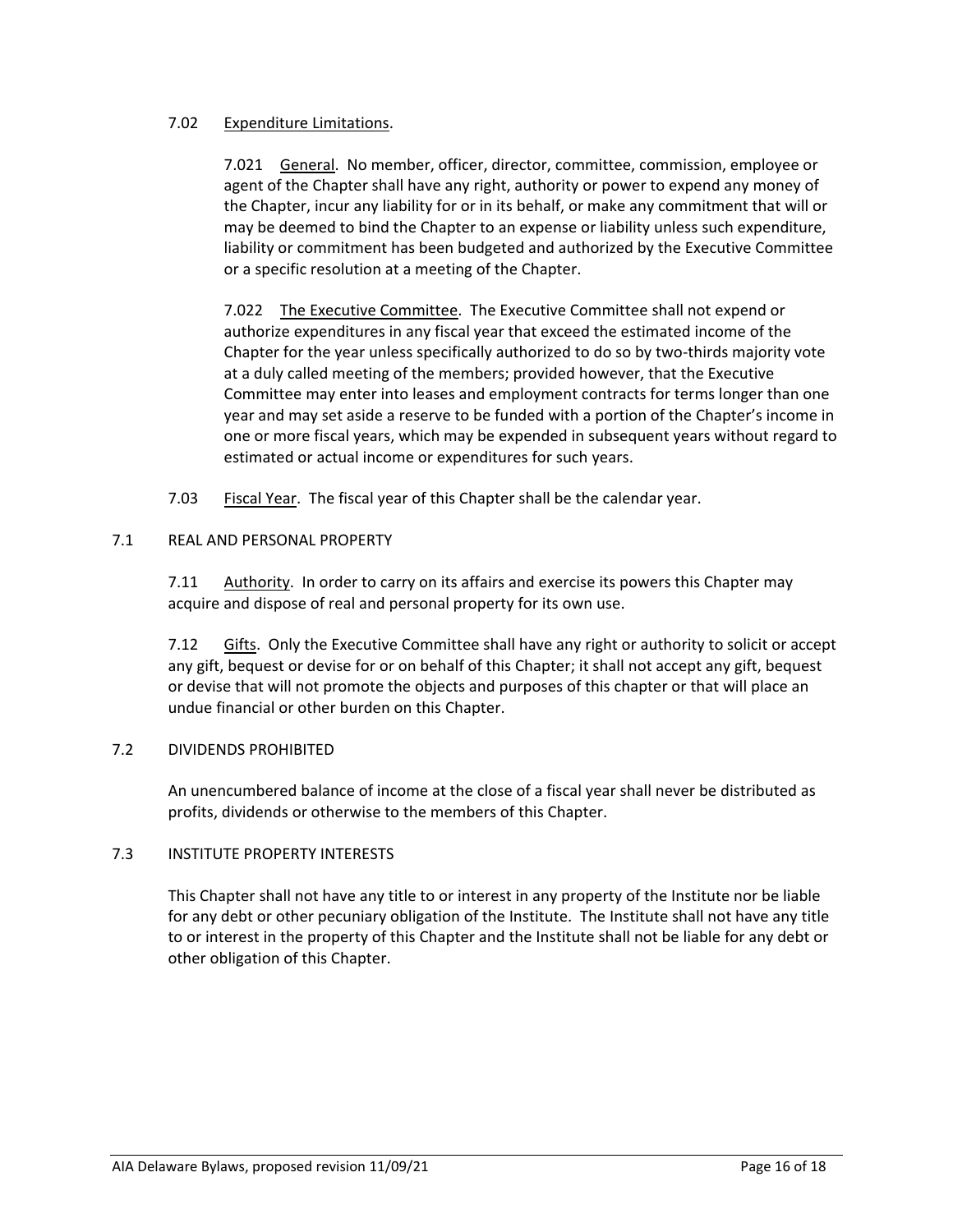#### ARTICLE 8 GENERAL PROVISIONS

#### 8.0 EXECUTIVE OFFICE

The administrative and executive offices of the Chapter shall be in the charge of the Executive Director, who shall be employed by and report to the Executive Committee. The Executive Director shall be responsible for the administration of the affairs of the chapter and such other duties as the Executive Committee may assign. Specifically, the Executive Director shall:

- 1. Serve as assistant Secretary and assistant Treasurer to perform such duties as the Secretary and Treasurer may delegate;
- 2. Employ such staff as the Executive Committee may authorize to perform the duties assigned by the Executive Committee;
- 3. Attend all meetings of the Board of Directors and Executive Committee as a member ex officio without vote; and
- 4. Make reports to the Executive Committee on the affairs and business of the Chapter when requested by the Executive Committee.

#### 8.1 RECORDS OPEN TO MEMBERS

The correspondence and the minute books, the Treasurer's books of account and the Secretary's records of this Chapter, except confidential matters relating to membership applications and bestowal of honorary memberships, shall be open to inspection at the executive offices of this Chapter during the business hours fixed by the Executive Committee, by any member of this Chapter in good standing.

#### 8.2 PARLIAMENTARY AUTHORITY

The rules contained in Robert's Rules of Order, Newly Revised shall supplement the rules and regulations adopted by this Chapter and shall govern this Chapter, the Board of Directors, the Executive Committee, and any other Chapter committees in all cases in which such rules are applicable and are not inconsistent or in conflict with law, these bylaws or the rules and regulations adopted by the Chapter or by the Board of Directors.

#### 8.3 LIABILITY, INDEMNIFICATION AND INSURANCE

8.31 Liability. In the absence of misconduct, fraud or bad faith, the present and former officers, directors and employees of this Chapter shall not be personally liable for its debts, obligations or liabilities.

8.32 Indemnification. If a director or officer of the Chapter is made a party to any civil or criminal action or proceeding arising from the performance by the director or officer of his or her duties on behalf of the Chapter, then, to the full extent permitted by law, the Board of Directors by affirmative vote of a quorum of its members who are not parties to the action or